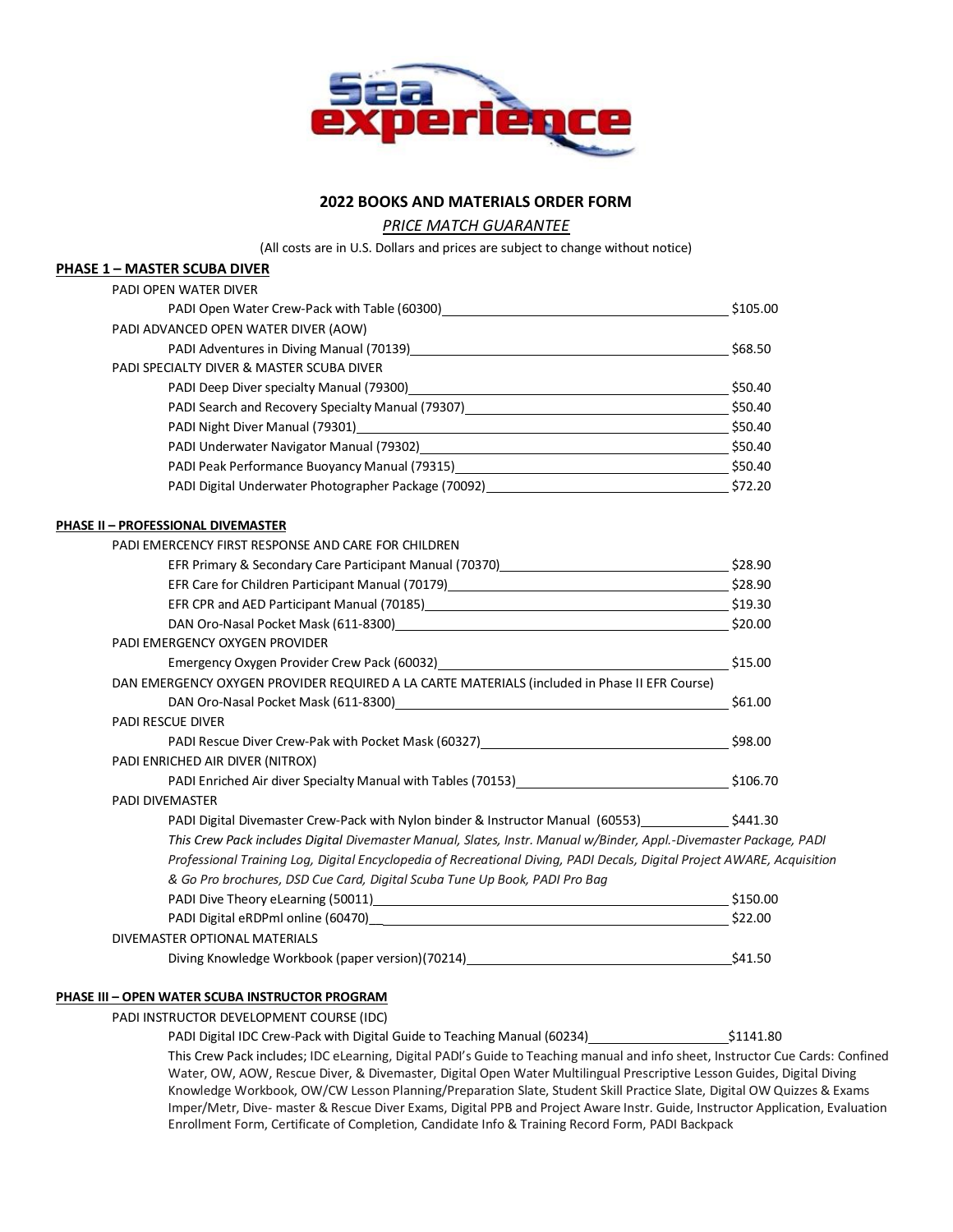#### IDC REQUIRED A LA CARTE MATERIALS

(All IDC candidates are required to have the most current student manuals from the PADI Open Water Diver, PADI Advanced Open Water Diver, PADI Rescue Diver and PADI Divemaster courses. These materials are not included in the Phase II cost, but are included in Phase 1)

| PADI Open Water Diver Manual with Table, Imperial (70142)                                                                                                                                                                      | $$83.10*$ |
|--------------------------------------------------------------------------------------------------------------------------------------------------------------------------------------------------------------------------------|-----------|
| PADI Adventures in Diving Manual w/ Data Carrier Slate (70139)                                                                                                                                                                 | \$68.50 * |
|                                                                                                                                                                                                                                | $$79.60*$ |
| PADI Divemaster Manual (70090) [2009] [2012] [2012] [2012] [2012] [2012] [2012] [2012] [2012] [2012] [2012] [2012] [2012] [2012] [2012] [2012] [2012] [2012] [2012] [2012] [2012] [2012] [2012] [2012] [2012] [2012] [2012] [2 | \$90.00*  |
|                                                                                                                                                                                                                                | \$22.00*  |
| PADI Recreational Dive Planner with Instruction for Use Booklet, Imperial (60099)                                                                                                                                              | \$42.00*  |
| PADI Aware Our World, Our Water Manual (downloadable digital version) ___________________________No Charge                                                                                                                     |           |
| PADI EMERGENCY FIRST RESPONSE INSTRUCTOR (EFRI)                                                                                                                                                                                |           |
| PADI Digital EFR Instructor Start-Up Pack (Digital-61305)_______________________                                                                                                                                               | \$447.20  |
| PADI EMERGENCY FIRST RESPONSE INSTRUCTOR REQUIRED A LA CARTE MATERIALS                                                                                                                                                         |           |
| (EFR Provider Manuals are also required and not included in Phase II cost, but are included in Phase I)                                                                                                                        |           |
| EFR Primary & Secondary Care Participant Manual (70370)                                                                                                                                                                        | $$28.90*$ |
|                                                                                                                                                                                                                                | \$28.90*  |
| EFR CPR and AED Participant Manual (70185) EPR CPR and AED Participant Manual (70185)                                                                                                                                          | \$19.30*  |
| DAN Oro-Nasal Pocket Mask (611-8300)                                                                                                                                                                                           | \$20.00   |

#### **PHASE IV – MASTER SCUBA DIVER TRAINER PREP/DIVING EMERGENCY SPECIALIST/RESORT SPECIALIST**

PHASE III MASTER SCUBA DIVER TRAINER PREP REQUIRED A LA CARTE MATERIALS

| (PADI Specialty Instructor Manuals Paper or Digital are required but are not included in Phase III cost, but are included in                                                                                                   |  |
|--------------------------------------------------------------------------------------------------------------------------------------------------------------------------------------------------------------------------------|--|
| Phase IV)                                                                                                                                                                                                                      |  |
| \$402.80 [402.80] PADI Specialty Course Instructor Manual Multilingual Digital Version (70901-1)                                                                                                                               |  |
| (PADI Specialty Student Manuals are required in Phase IV, but are already included/issued in Pre-Phase I)                                                                                                                      |  |
|                                                                                                                                                                                                                                |  |
|                                                                                                                                                                                                                                |  |
| PADI Night Diver Manual (79301) 2020 12:00:00 12:00 12:00:00 12:00:00 12:00:00 12:00:00 12:00:00 12:00:00 12:00                                                                                                                |  |
| PADI Underwater Navigator Manual (79302) Manual 2012 12:00 12:00 12:00 12:00 12:00 12:00 12:00 12:00 12:00 12:00 12:00 12:00 12:00 12:00 12:00 12:00 12:00 12:00 12:00 12:00 12:00 12:00 12:00 12:00 12:00 12:00 12:00 12:00 1 |  |
| PADI Digital Underwater Photographer Package (70092) [2010] [2010 [2010] [2012] [372.20]                                                                                                                                       |  |
| PADI Enriched Air Diver Specialty Manual with Tables (70153)<br>200.70                                                                                                                                                         |  |
| PADI EMERGENCY OXYGEN INSTRUCTOR                                                                                                                                                                                               |  |
| PADI Emergency Oxygen Instructor Guide (79118) 244.00                                                                                                                                                                          |  |
| <b>ECO PRO MATERIALS</b>                                                                                                                                                                                                       |  |
|                                                                                                                                                                                                                                |  |
| <b>RESORT SPECIALIST MATERIALS</b>                                                                                                                                                                                             |  |
| <b>PADI MATERIALS</b>                                                                                                                                                                                                          |  |
|                                                                                                                                                                                                                                |  |
|                                                                                                                                                                                                                                |  |
|                                                                                                                                                                                                                                |  |
| DSAT Gas Blender Manual (79410) 2002 12:00:00 12:00:00 12:00:00 12:00:00 12:00:00 12:00:00 12:00:00 1                                                                                                                          |  |
| PADI REQUIRED A LA CARTE MATERIALS (PADI Specialty Student Manuals are required but are not included in Phase III cost, but                                                                                                    |  |
| are included in Pre-Phase I)                                                                                                                                                                                                   |  |
| PADI Digital Underwater Photographer Package (70092) 472.20                                                                                                                                                                    |  |
|                                                                                                                                                                                                                                |  |
|                                                                                                                                                                                                                                |  |
| <b>SCUBA TANK VISUAL INSPECTORS</b>                                                                                                                                                                                            |  |

| SDI VIP eLearning          | 40.00 |
|----------------------------|-------|
| SDI C-Card and Certificate | 5.00  |

#### **PHASE IV ELECTIVE: SELF-RELIANT INSTRUCTOR AND TEC 40**

| Tec Deep Diver Crew-Pak (60311)                          | \$147.20 |
|----------------------------------------------------------|----------|
| Self-Reliant Specialty Course Instructor Outline (70248) | \$44.00  |